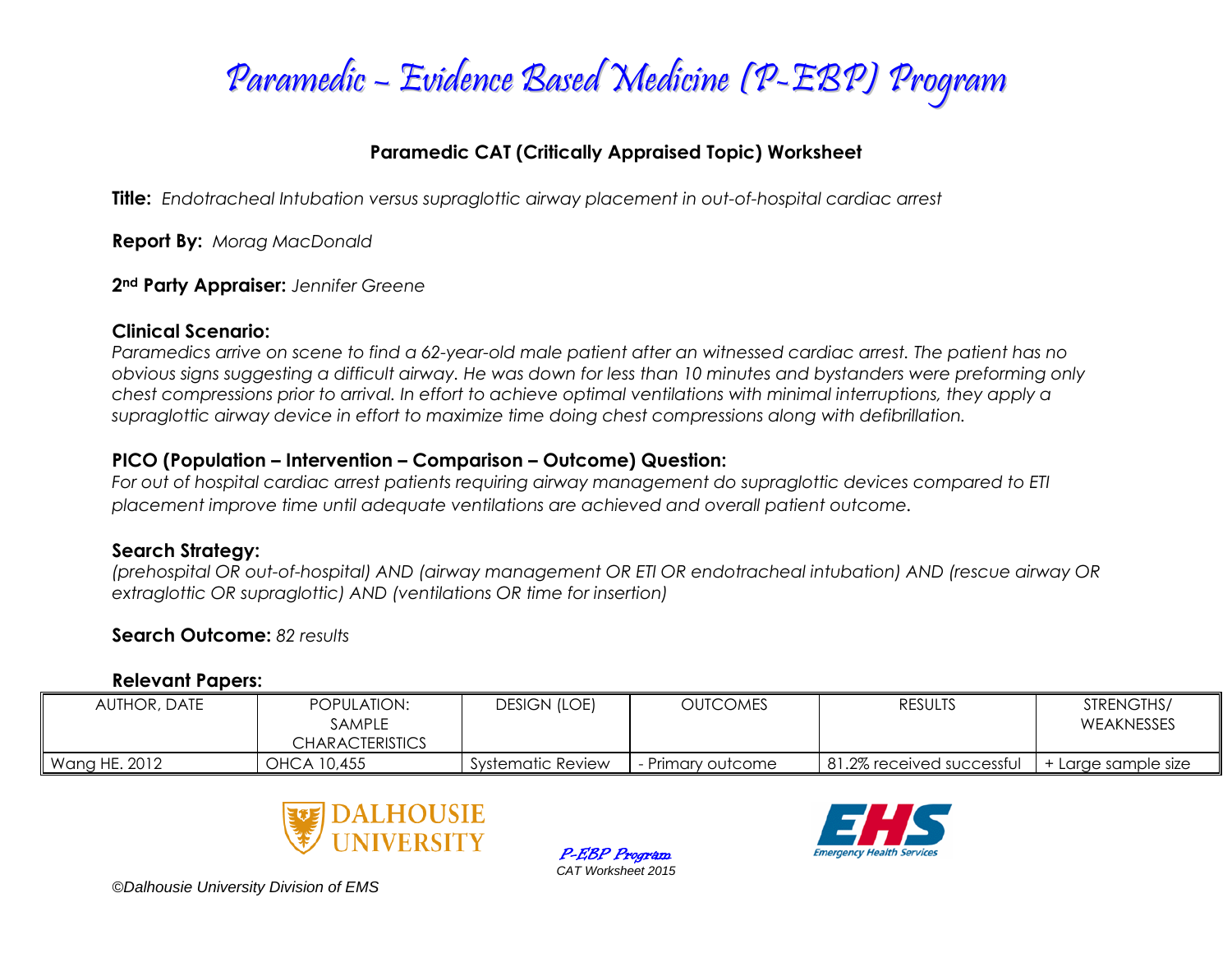# Paramedic – Evidence Based Medicine (P-EBP) Program

|                 |                         | LOE 1            |                                            | ETI and 18.8% received       |                           |
|-----------------|-------------------------|------------------|--------------------------------------------|------------------------------|---------------------------|
|                 |                         |                  | was survival to hospital<br>discharge with | successful SGA               | - Specify which type      |
|                 |                         |                  | satisfactory functional                    |                              | of SGA used               |
|                 |                         |                  | status, defined as a                       |                              |                           |
|                 |                         |                  |                                            | Survival to hospital         |                           |
|                 |                         |                  | <b>Modified Rankin Scale</b>               | discharge with satisfactory  | - ROC consisted of        |
|                 |                         |                  |                                            | functional status was ETI    | highly trained EMS        |
|                 |                         |                  | - Secondary outcomes                       | 4.7% and SGA 3.9%            | agencies and              |
|                 |                         |                  | included ROSC, 24 h                        |                              | superior ETI and          |
|                 |                         |                  | survival, and major                        | Compared with SGA,           | resuscitation skills may  |
|                 |                         |                  | airway or pulmonary                        | successful ETI was           | have manifested as        |
|                 |                         |                  | complications.                             | associated with increased    | improved ETI survival     |
|                 |                         |                  |                                            | survival to hospital         | over SGA.                 |
|                 |                         |                  |                                            | discharge, ROSC and 24 h     |                           |
|                 |                         |                  |                                            | survival. ETI was not        | - It is clear that a      |
|                 |                         |                  |                                            | associated with              | prospective               |
|                 |                         |                  |                                            | secondary airway or          | randomized clinical       |
|                 |                         |                  |                                            | pulmonary complications.     | trial is optimal strategy |
|                 |                         |                  |                                            |                              | for comparing the         |
|                 |                         |                  |                                            |                              | relative merits of ETI    |
|                 |                         |                  |                                            |                              | and SGA.                  |
|                 |                         |                  |                                            |                              | - The characteristic of   |
|                 |                         |                  |                                            |                              | patient population,       |
|                 |                         |                  |                                            |                              | practitioner              |
|                 |                         |                  |                                            |                              | experience and            |
|                 |                         |                  |                                            |                              | training should be        |
|                 |                         |                  |                                            |                              | documented when           |
|                 |                         |                  |                                            |                              | choosing primary or       |
|                 |                         |                  |                                            |                              | preferred airway          |
|                 |                         |                  |                                            |                              | management                |
|                 |                         |                  |                                            |                              | strategy.                 |
|                 | Out of Hospital Cardiac | Meta-analysis of | Primary outcome is                         | Total patients to obtain     | + Baseline                |
| Benoit JL. 2015 | Arrest patients total:  | observational    | <b>ROSC</b>                                | ROSC was higher in ETI       | demographics such         |
|                 | 75,649                  | cohort studies   |                                            | with ETI vs. SGA [33,265 vs. | as age, initial cardiac   |





*©Dalhousie University Division of EMS*

P-EBP Program *CAT Worksheet 2015*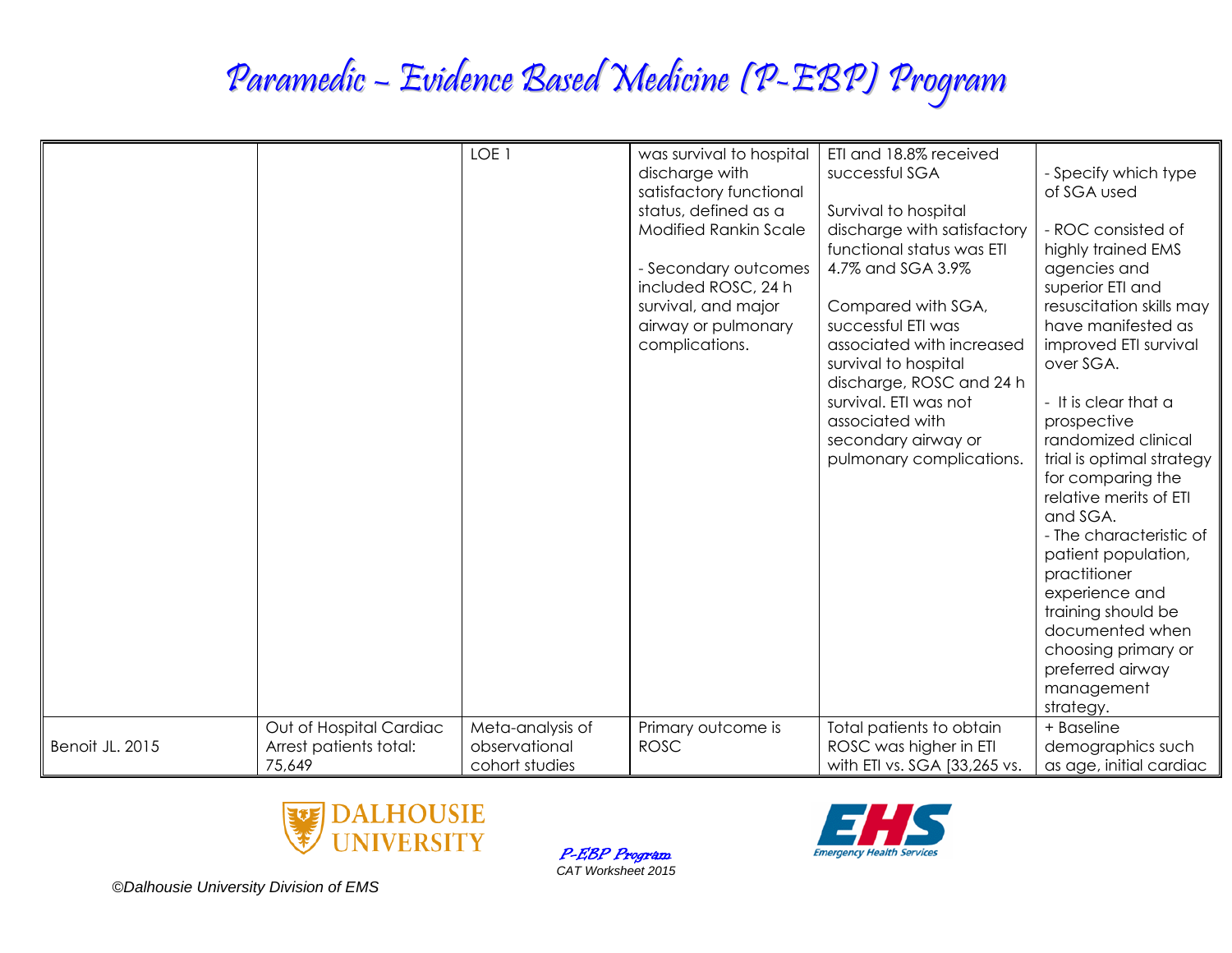# Paramedic – Evidence Based Medicine (P-EBP) Program

| Endotracheal Intubation | LOE1 | Secondary is survival  | 40594, Odds ratio-           | rhythm, witness status    |
|-------------------------|------|------------------------|------------------------------|---------------------------|
| (ETI): patients: 34,533 |      | to hospital admission  | $1.28$ (CI1.05-1.55)]        | and bystander CPR or      |
| Supraglottic Airway     |      |                        |                              | AED use was similar       |
| patients (SGA): 41,116  |      | Third outcome for      | Total patients to survive to | between groups            |
|                         |      | survival to hospital   | hospital admission was       | +95% Confidence           |
|                         |      | discharge              | higher in ETI with ETI vs.   | Interval                  |
|                         |      |                        | SGA [21,373 vs. 10,809, OR   | + Documented              |
|                         |      | Fourth outcome is      | $-1.34$ (CI1.03-1.75)]       | location type and         |
|                         |      | neurologically intact  |                              | ambulance response        |
|                         |      | survival to hospital   | <b>Total patients with</b>   | time                      |
|                         |      | discharge as Modified  | neurologically intact        | - Not every study was     |
|                         |      | Rankin Scale or        | survival at discharge was    | included in each          |
|                         |      | <b>Glasgow Outcome</b> | higher in ETI with ETI vs.   | result individual results |
|                         |      | Scale                  | SGA [28,911 vs. 38,918, OR   | assessment, causing       |
|                         |      |                        | $-1.33$ (CI1.04-1.69)]       | varies in total patient   |
|                         |      |                        |                              | numbers in each           |
|                         |      |                        |                              | result analysis area      |
|                         |      |                        |                              | - No randomized           |
|                         |      |                        |                              | controlled trials exist   |
|                         |      |                        |                              | comparing these two       |
|                         |      |                        |                              | airway interventions      |
|                         |      |                        |                              | resulting in an overall   |
|                         |      |                        |                              | low quality of            |
|                         |      |                        |                              | evidence                  |
|                         |      |                        |                              | - Some patients may       |
|                         |      |                        |                              | have received SGA         |
|                         |      |                        |                              | after failed ETI which    |
|                         |      |                        |                              | could result in           |
|                         |      |                        |                              | decreased survival        |
|                         |      |                        |                              | rates after failed ETI    |
|                         |      |                        |                              | due to decreased          |
|                         |      |                        |                              | survival if CPR was       |
|                         |      |                        |                              | interrupted or hypoxia    |





*©Dalhousie University Division of EMS*

P-EBP Program *CAT Worksheet 2015*